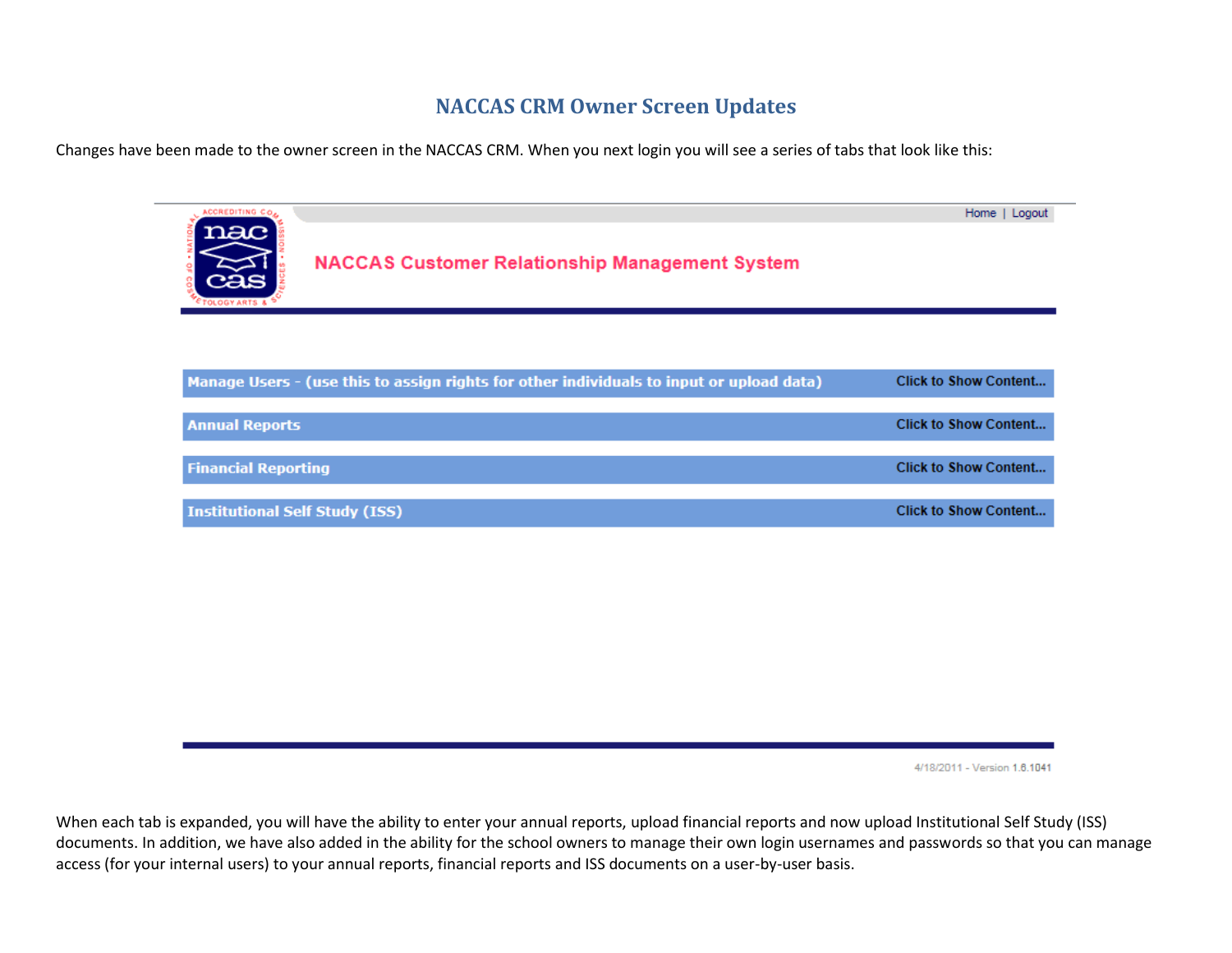To Manage Users, expand the tabbed panel by clicking on it. Click on the red "Add New User" to add a new user and use the checkboxes on the right column to assign the new user access to the annual reports, financial reports or ISS documents.

#### Manage Users - (use this to assign rights for other individuals to input or upload data)

**Click to Hide Content...** 

Owner: You have the ability to assign 'user rights' to input or upload information into specific areas, such as your Annual Report, Financials, ISS, etc. To use this function click the red "Add New User" link below to add a user. Once a user has been added, you may edit (to activate/deactivate a user or to add/delete a right for a particular function previously granted) the user record by clicking on the 'Edit' link.

| User Information<br>What can the user do?<br>View/Edit Annual Reports:<br>Active:<br>View/Upload Financial Reports:<br>First Name:<br>View/Upload Institutional Self Studies:<br>Last Name:<br>Username:<br>Password: | $\sqrt{}$<br>New User | $AP$   ISS | Edit |
|-----------------------------------------------------------------------------------------------------------------------------------------------------------------------------------------------------------------------|-----------------------|------------|------|
| Email:                                                                                                                                                                                                                | Verify Password:      |            |      |

Once a user has been added, you may edit his account settings by clicking on the "edit" link in the right hand column. When the "Active" checkbox is checked, the user is active and when it is unchecked, he is made inactive and cannot log into the system.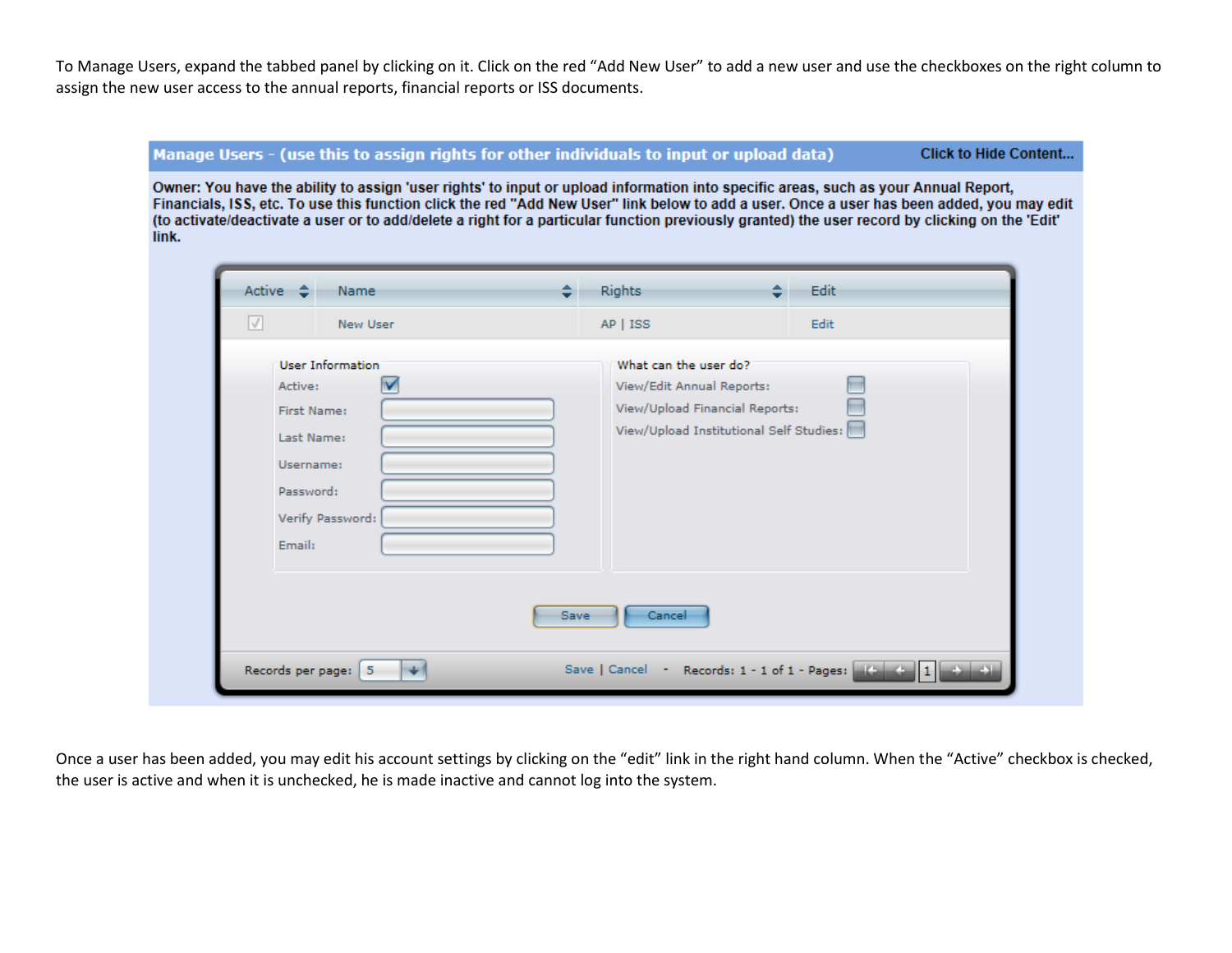The annual report tab has not changed and still allows you to enter annual report information for all schools listed under you owner ID.

| <b>Annual Reports</b>                                                                                                                               | <b>Click to Hide Content</b>                                                                         |
|-----------------------------------------------------------------------------------------------------------------------------------------------------|------------------------------------------------------------------------------------------------------|
| Please select one of the main campus schools from the list below and then select the annual report (by year) you wish to fill out, edit or<br>view. |                                                                                                      |
| Note: A main and all of its branch campuses must combine information when submitting the Annual Report as they are considered one<br>institution    |                                                                                                      |
| <b>Main Campus Schools</b><br>▼                                                                                                                     | <b>Complete/Edit/View Annual Report</b><br>Select a school on the left<br>$\overline{\phantom{m}}$   |
|                                                                                                                                                     | <b>Click to Update Email</b><br>nancy.crespo@marinello.com<br>Please verify your email address above |

The financial reporting tab contains a link to the financial reporting page:

| <b>Financial Reporting</b> | <b>Click to Hide Content</b>         |
|----------------------------|--------------------------------------|
|                            | <b>View/Submit Financial Reports</b> |

By clicking on the "View/Submit Financial Reports" link you will be directed to a page where you will be able to upload financial documents in PDF format.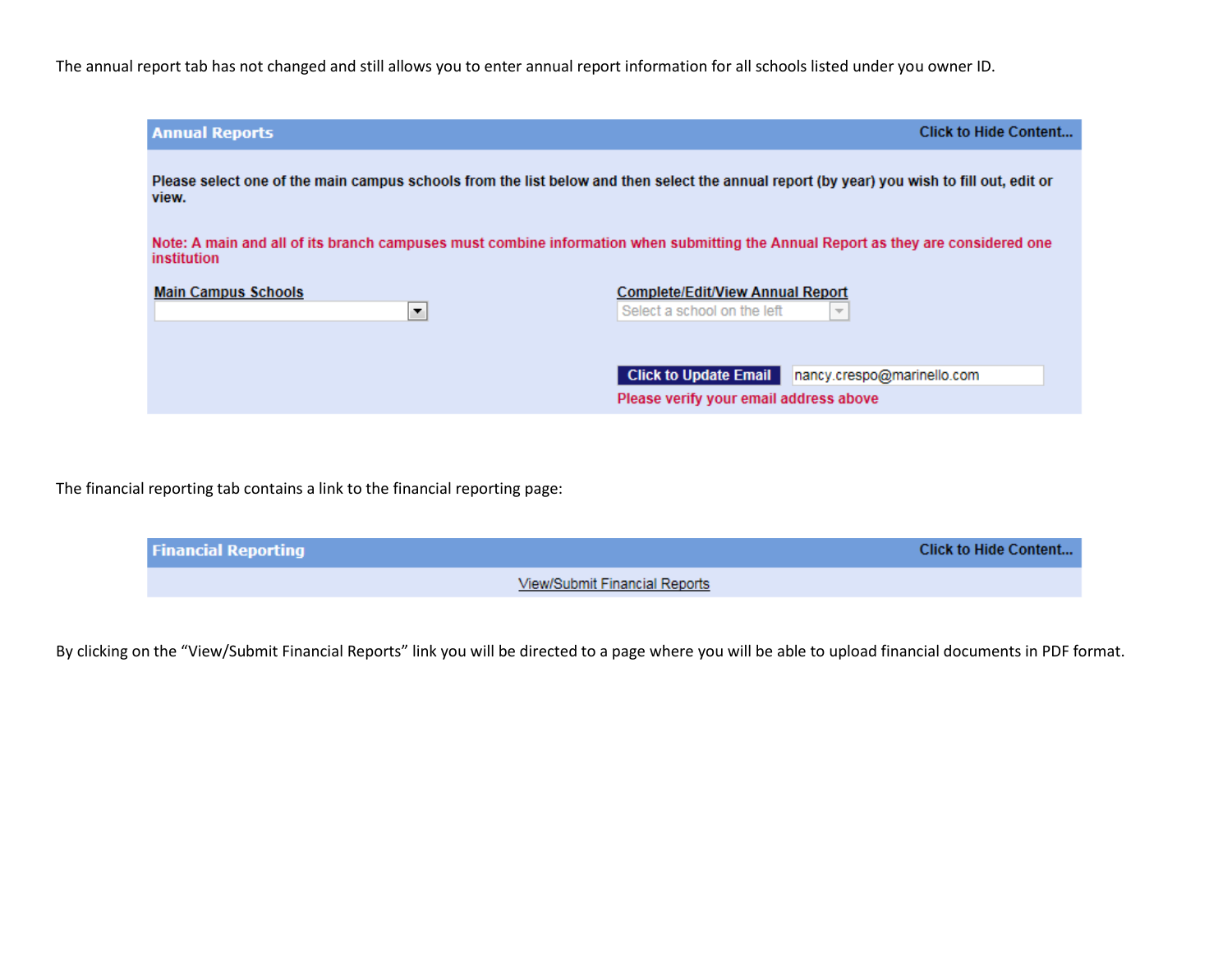

# **NACCAS Customer Relationship Management System**

#### **Financial Reports**

Fiscal Year: 2011 **Change Year** 

| ÷<br>Type                                                              | ۰.<br><b>Status</b> | Date       | Documents for Fiscal Year 2011       | Comments      |
|------------------------------------------------------------------------|---------------------|------------|--------------------------------------|---------------|
| Annual Financials                                                      | Submitted           | 05/11/2011 | View [ISS Condensed.pdf]             | big           |
| Annual Financials                                                      | Submitted           | 05/11/2011 | View [ProtectDocument.pdf]           |               |
| Annual Financials                                                      | Submitted           | 05/11/2011 | View [iPhoneAppProgrammingGuide.pdf] | iPhone        |
| Annual Financials                                                      | Submitted           | 04/13/2011 | View [ASTE-6Z7V7R_R0_EN.pdf]         | No comments   |
| Annual Financials                                                      | Submitted           | 04/13/2011 | View [ASTE-6Z7V7R R0 EN.pdf]         | with comments |
| Records: 1 - 5 of 9 - Pages: 4 4 4 4 4<br>Records per page:<br>⊪≁<br>5 |                     |            |                                      |               |

### Requirements and instructions for submission of PDF documents

| Note: PDF file size limited to 28MB. Assemble all information into a single PDF document |                                                                                     |                              |   |  |
|------------------------------------------------------------------------------------------|-------------------------------------------------------------------------------------|------------------------------|---|--|
|                                                                                          | Please read the requirements and instructions (link above) for detailed information |                              |   |  |
|                                                                                          | Upload Financial Document                                                           |                              |   |  |
|                                                                                          | <b>Type of Financial Document:</b>                                                  | Select type of Financials    | ÷ |  |
|                                                                                          | Financial file to upload:                                                           | <b>Select Financial File</b> |   |  |
|                                                                                          |                                                                                     | Enter any comments           |   |  |
|                                                                                          | <b>Comments:</b>                                                                    |                              |   |  |
|                                                                                          |                                                                                     |                              |   |  |
|                                                                                          |                                                                                     |                              |   |  |

Upload Financials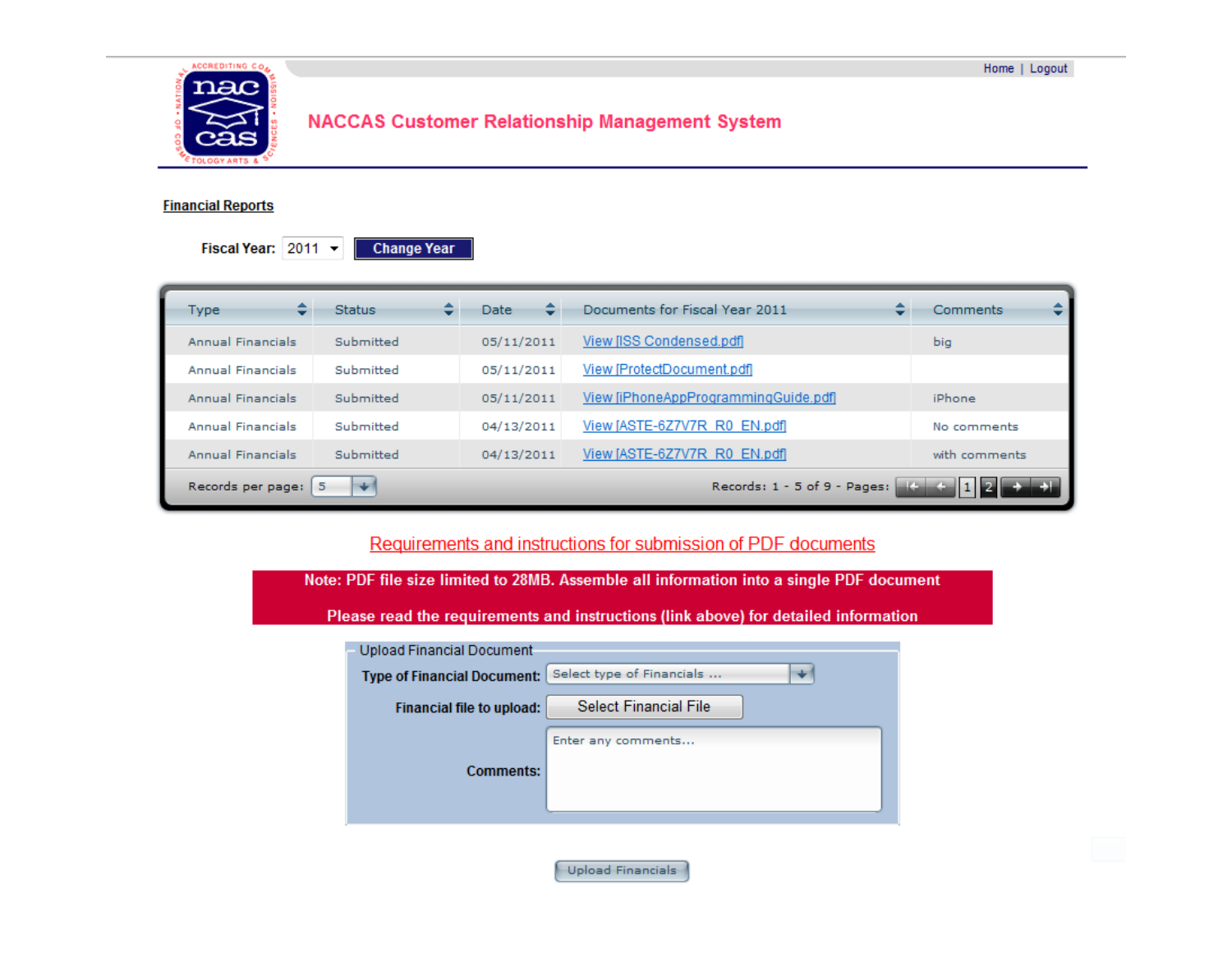The first thing you need to do is select the year that is associated with the financial report (select the year from the pull down menu and click "Change Year"). If financial documents have been previous uploaded, they will appear in the gird. Select the type of Financial document to upload and then click the "Select Financial File" button which will allow you to navigate to the document on your system. Note that financial reporting documents have to be in a PDF format and the file has to be less than 28MB in size. Click on the "Requirements and instructions for submission of PDF documents" link for detailed information. That document is also available on our web site by clickin[g here.](http://naccas.org/Other%20Key%20Documents/Instructions%20for%20submission%20of%20PDF%20documents.pdf) Enter any comments you might want to include concerning the financial document and then push the "Upload Financials" button to upload the document.

Once a financial document has been uploaded, it will immediately appear in the grid and you should receive an email saying that we have received it. Once the document has been reviewed, we will change the status to "accepted" or "not accepted" and alert you if there are any problems with the document.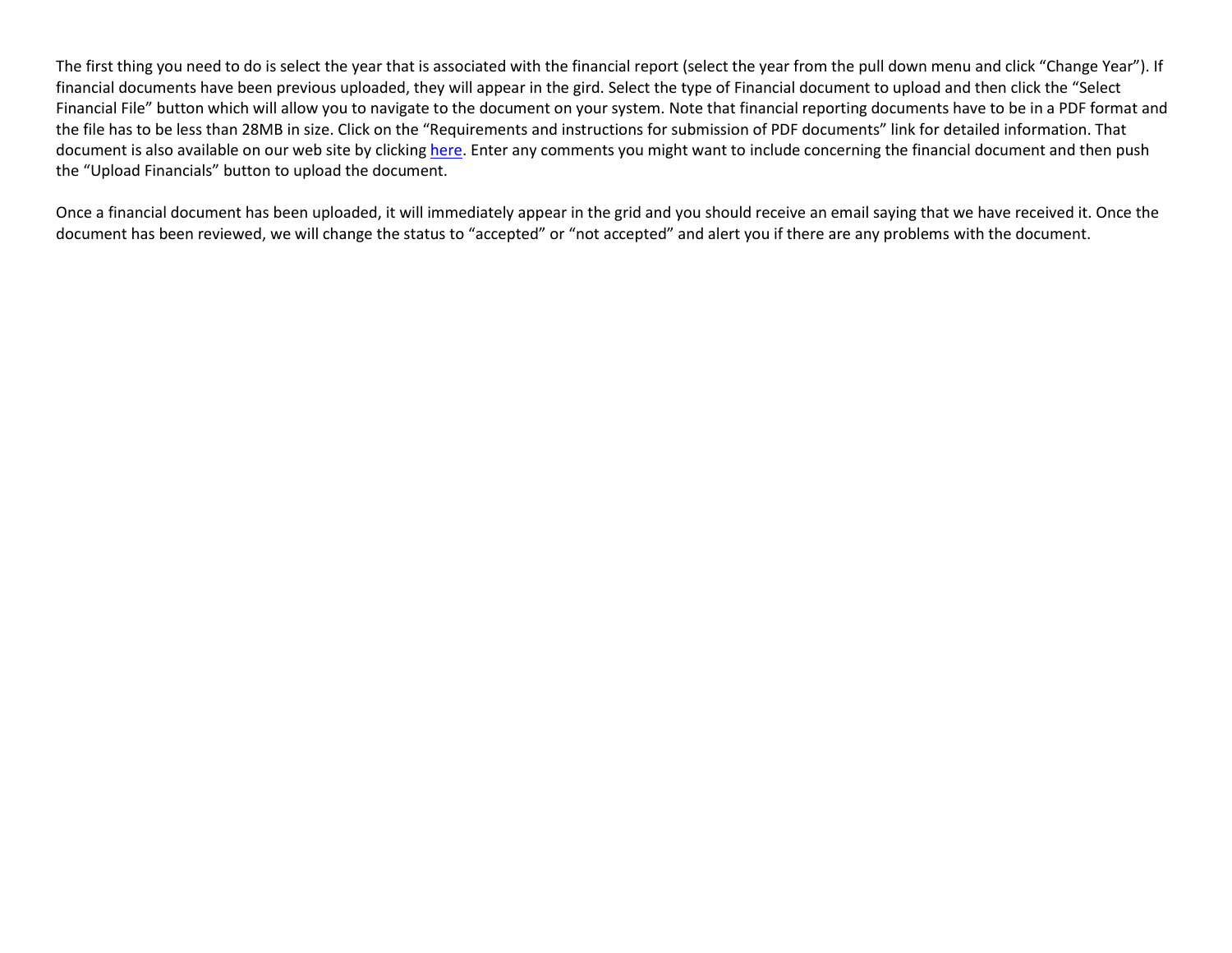We have recently added the ability to upload Institutional Self Study Documents to our system. Once you click on the ISS tab to open it, select the school associated with the ISS you are going to upload and you will see a screen similar to the financial reporting screen:



#### **ISS Documents**

| Type                                                               | <b>Status</b> | Date       | <b>ISS Documents</b>                 | Comments              |
|--------------------------------------------------------------------|---------------|------------|--------------------------------------|-----------------------|
| <b>Initial ISS</b>                                                 | Submitted     | 05/11/2011 | View [iPhoneAppProgrammingGuide.pdf] | test on server        |
| <b>Initial ISS</b>                                                 | Submitted     | 05/11/2011 | View [ProtectDocument output.pdf]    | maybe the final test? |
| <b>Initial ISS</b>                                                 | Submitted     | 05/11/2011 | View [ProtectDocument output.pdf]    |                       |
| <b>Initial ISS</b>                                                 | Submitted     | 05/11/2011 | View [ProtectDocument.pdf]           | Enter any comments.   |
| <b>Initial ISS</b>                                                 | Submitted     | 05/11/2011 | View [iPhoneAppProgrammingGuide.pdf] | none                  |
| Records: 1 - 5 of 14 - Pages:<br>ĸ.<br>Records per page:<br>5<br>₩ |               |            |                                      |                       |

### Requirements and instructions for submission of PDF documents

| Note: PDF file size limited to 28MB. Assemble all information into a single<br>PDF document and include bookmarks for each section and exhibit.<br>Please read the requirements and instructions (link above) for detailed information |                                                     |                    |  |
|----------------------------------------------------------------------------------------------------------------------------------------------------------------------------------------------------------------------------------------|-----------------------------------------------------|--------------------|--|
|                                                                                                                                                                                                                                        | <b>Upload ISS Document</b>                          | Select type of ISS |  |
|                                                                                                                                                                                                                                        | <b>Type of ISS Document:</b><br>ISS file to upload: | Select ISS File    |  |
|                                                                                                                                                                                                                                        | <b>Comments:</b>                                    | Enter any comments |  |